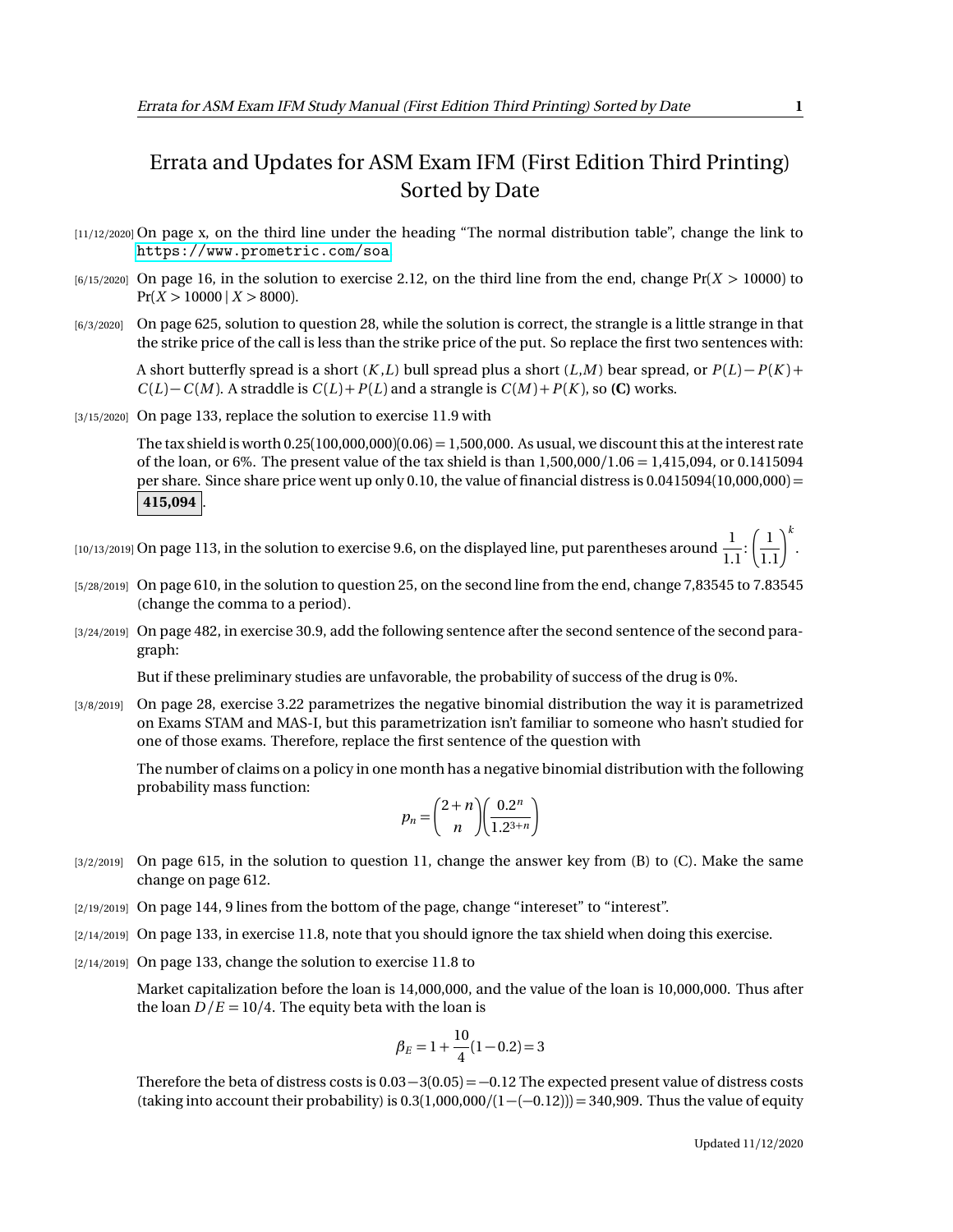decreases by 340,909 as a result of bankruptcy costs. There are 1,000,000 − 10,000,000*/*14 = 285,714 shares outstanding after the loan. The new share value is  $14 - 340,909/285,714 = 12.81$ .

[1/14/2019] On page 179, in each of the first two displayed lines of Section 17.2, change *K e* <sup>−</sup>*r t* to *K e* <sup>−</sup>*r T* .

[11/12/2018] On page 492, in exercise 31.3, change the five choices to (only (B), (D), and (E) are changed):

- (A)  $\int_0^{10} (C(S, 55000, t) + 55,000(1 e^{-rt})) f(t) dt + F(10)C(S, 50000, 10)$
- (B)  $\int_0^{10} (C(S, 50000, t) + 50,000(e^{-rt} 1)) f(t) dt + F(10)(C(S, 55000, 10) + 55000e^{-10r} 50000$
- (C)  $\int_0^{10} (C(S, 50000, t) + 50,000(e^{-rt} 1)) f(t) dt + (1 F(10)) (C(S, 55000, 10) + 55000e^{-10r} 50000$
- (D)  $\int_0^{10} \left( C(S, 50000, t) + 50,000(1 e^{-rt}) \right) f(t) dt + \left( 1 F(10) \right) C(S, 55000, 10)$
- $E$   $\int_0^{10} (C(S, 55000, t) + 50,000(e^{-rt} 1)) f(t) dt + (1 F(10)) (C(S, 55000, 10) + 55,000e^{-10r} 50000$

[11/12/2018] On page 494, on the second line from the end of the solution to exercise 31.3, change 55000 to 50000.

- [11/6/2018] On page 65, on the eighth line, replace  $f(a, b, \lambda)$  with  $h(a, b, \lambda)$ .
- [11/6/2018] On page 107, the second paragraph discusses NPV, but NPV is not relevant to Modigliani-Miller. Replace the second paragraph with the following two paragraphs:

What is the best combination of debt and equity to finance a project? Which combination maximizes the value of the company's securities? Usually, the cost of debt capital is less than the cost of equity capital. Suppose a company has only one project. The project generates 1.5 million of cash flows per year perpetually. If the cost of equity capital is 15%, then the present value of future cash flows is 1.5*/*0.15 million = 10 million. That is the market value of the company's equity.

Now assume the company issues 5 million of bonds to fund the project. The cost of debt capital is 5%, so the company pays annual interest of  $0.05(5,000,000) = 250,000$ . The annual net cash flows after interest will be 1,500,000−250,000 = 1,250,000. The present value of future cash flows is 1.25*/*0.15 million =  $8\frac{1}{3}$  million. Thus the total value of the company's equity and debt, its enterprise value, is now  $8\frac{1}{3}$  million+ 5 million =  $13\frac{1}{3}$  million. Seemingly the total value of the company's securities has increased as a result of issuing bonds. However, this assumes that the cost of equity capital is still 15% after the bonds are issued. This assumption is not correct.

- [11/6/2018] On the second line of the third paragraph of page 107, change "value of a project" to"value of a company's securities".
- [11/6/2018] On page 110, in the box before exercise 9.3, on the second-to-last line, change "the cost of capital is 0.10" to "the cost of equity capital is 0.10".
- [11/6/2018] On page 479, in Example 30B, on the third line, change "at that time" to "at the current time".
- [11/3/2018] On page 333, in Table 24.2, in the formula for call premium on futures, replace the two *t* s with *T* s.
- [10/28/2018] On page 607, in the solution to question 13, on the second displayed line, change 0.66589 to 0.42858.
- [10/25/2018] On page 165, in exercise 15.8, change the last line to

Determine the lowest price per unit such that the futures contract does not require a margin call.

[10/21/2018] On pages 63–64, Example 5G is defective since the correlation of a stock with the portfolio changes as a stock gets added to it. When solved correctly, it is found that their is no real solution to the question.

Replace the example and its solution with:

**EXAMPLE 0A** A portfolio consists of \$4000 of Stock A and \$6000 of Stock B. The returns on the two stocks are uncorrelated. The volatility of Stock A is 0.3 and the volatility of Stock B is 0.4

Calculate the contribution of Stock A to the volatility of the portfolio.